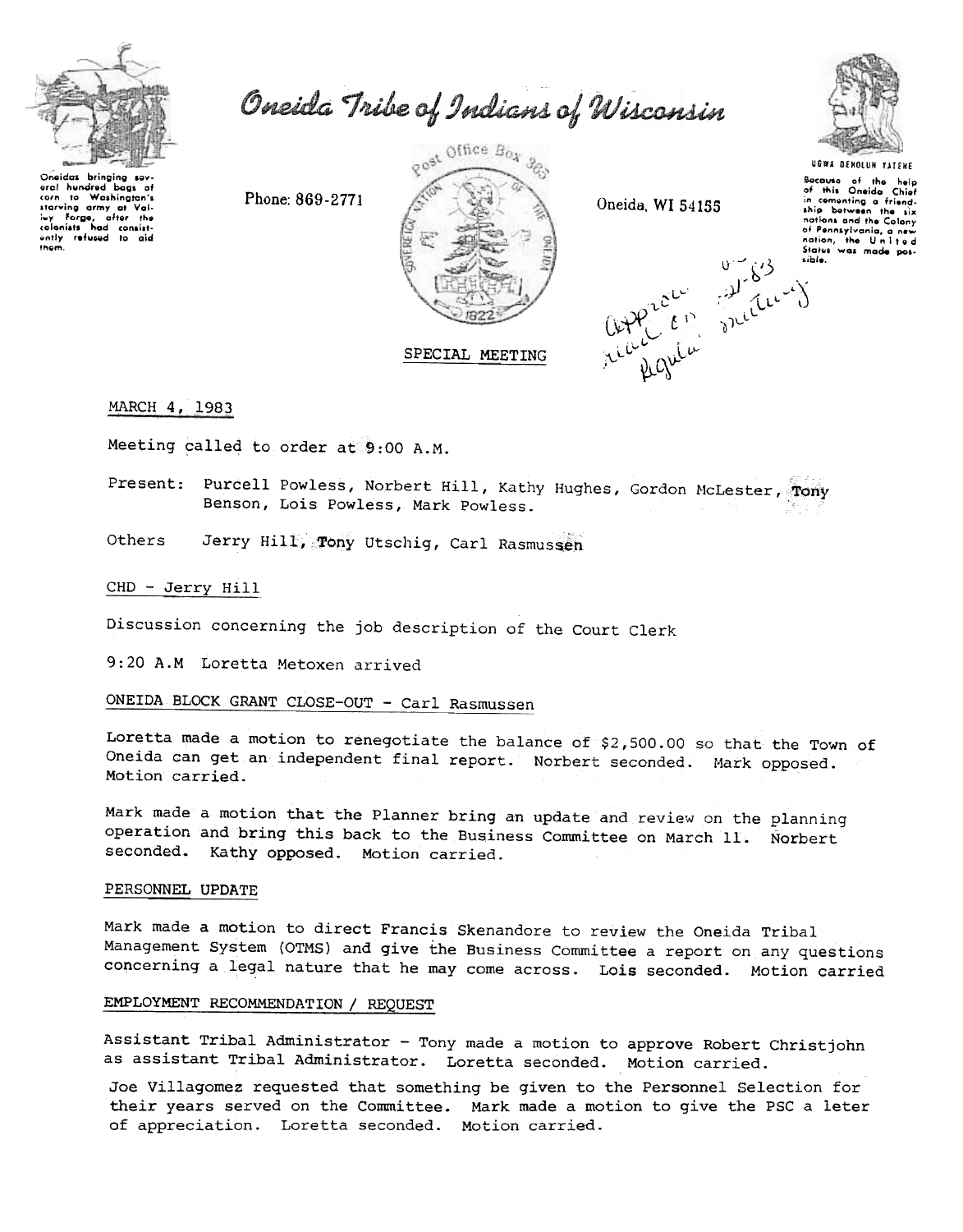Oneida Tribe of Indians of Wisconsin Special Meeting - March  $4$ , 1983 Page 2

#### TRIP TO D.C./USET

..,.I

USET invited the Great Lakes Inter-Tribal Council to a annual meeting. Tony made a motion to approve the travel to D.C. for the Chairman on March 8, and 9 1983. Mark seconded. Motion carried.

# FINANCE & APPROPRIATION RECOMMENDATIONS OF MARCH 2, 1983

Tony moved to approve an agreement which was entered into on February 28,1983 which provides the Tribe with \$2,000 from NCAI for consultant services related to the Department of Education Project. Lois seconded. Motion carried.

# FINANCE & APPROPRIATION RECOMMENDATIONS OF FEBRUARY 25, 1983

Lois made a motion to recommend a \$3800 increase in the Reproduction Center budget 990-80810 for training, mileage expense and repair and maintenance category. This increase is budgeted in the indirect cost cushion in the general fund. Kathy seconded. Motion carried.

- (2) Mark made a motion to recommend approval of the Tribal School board budget 65893 being increased to reflect projected fund raising events with the understanding that at no time will expenditures exceed revenues received. Gordon seconded. Motion carried.
- (3) Kathy made a motion to recommend approval of the Elderly Donations budget 55600 which reflects unspent monies from FY'81 and 82. Also recommend that this budget be placed on the Tribe's fiscal period from FY'84. Tony seconded Motion carried.
- (4) Kathy made a motion to recommend approval of the Tribal School Budget 25813 This modification will bring the budget in line with the approved 5-200 from the BIA. Gordon seconded. Motion carried.

Kathy made a motion to recommend approval of the General Fund budget modification 65103. Norbert seconded. Motion carried.

Tony made a motion to recommend approval to pay insurance bill for the Language Program and the Law Office from the General Fund - Special Projects. Loretta seconded. Motion carried.

Mark made a motion to recommend approval for equipment purchase for the Health Center Dental Department to come from the IHS contract. Kathy seconded Motion carried.

Mark made a motion to recommend approval of the Expansion Fund budget showing FY'81 & FY'82 carry forward balance and also assigning a separate project number to identify \$500 approved for the Indian Child Welfare program to rent films. This \$500 is coming from Region V Child Abuse and Neglect Center. Norbert seconded. Motion carried.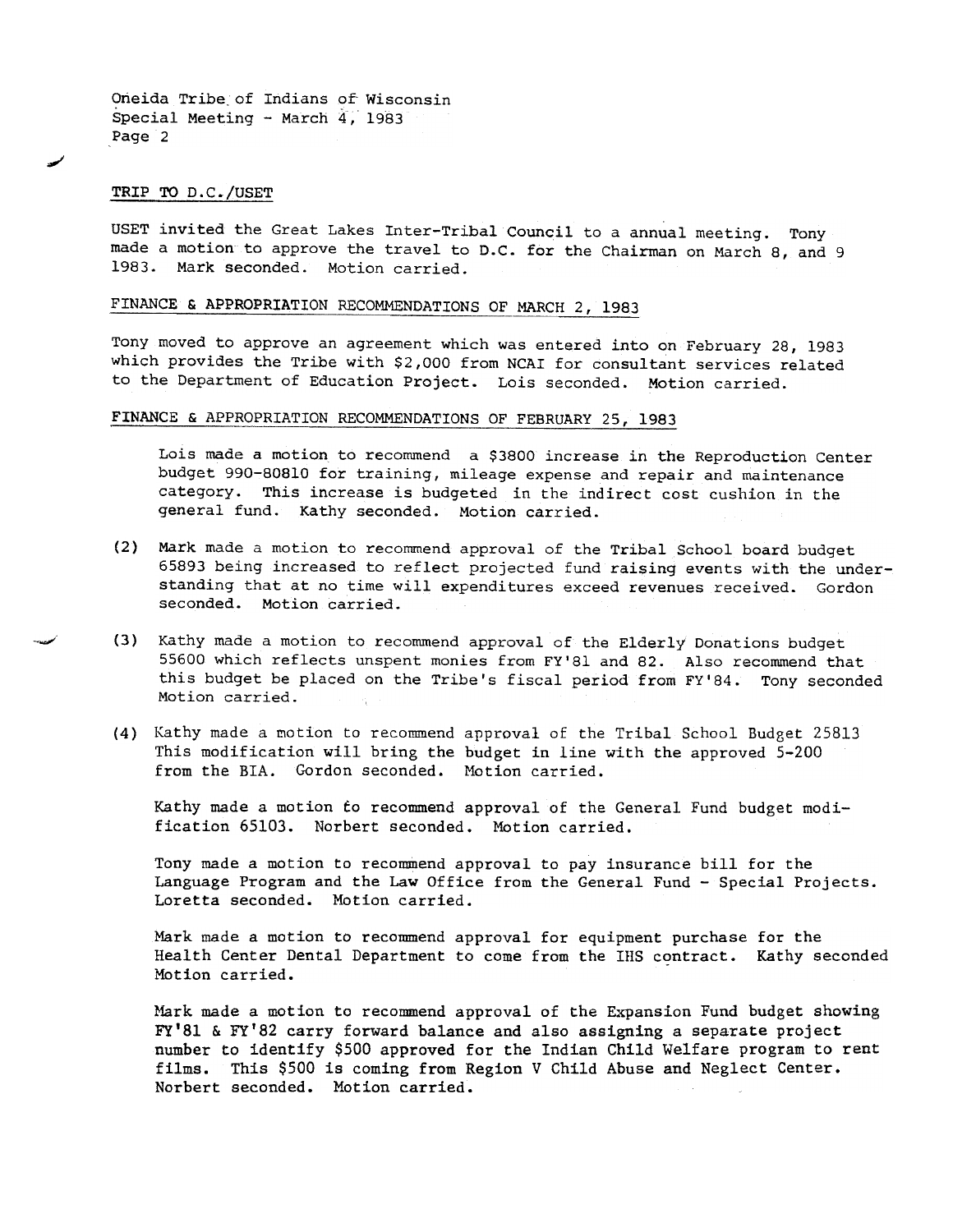Oneida Tribe of Indians of Wisconsin Special Meeting - March  $4$ , 1983 Page 3

#### FLUORIDATION RESOLUTION - John Spangberg

Mark made a motion to approve the Fluoridation resolution  $#3-4-83-8$  stating that the Oneida Business Committee directs the Oneida Health Center to increase the level of fluoride in the water supply to Site II to provide adequate dental protection being provided to other tribal homes. Tony seconded. Motion carried.

Loretta made a motion to request a report from John Spangberg. Kathy seconded Motion carried.

12:00 Noon Mark made a motion to recess until 1:30 P.M. Norbert seconded. Motion carried

### 1:30 P.M. Meeting reconvened

### PHASE III OF DATA PROCESSING

The Business Committee reviewed Phase III of the proposal; it will take three (3) to six (6) months to finish Phase III. Mark made a motion to accept WIPFLI for the 3rd phase. Gordon seconded. Motion carried.

Kathy made a motion to send this contract to Finance & Appropriations to identify funding and that the contract be sent to the Law office for review. Gordon seconded. Motion carried.

#### OTDC/MEMO FROM KATHY HUGHES OF FEBRUARY 28, 1983

Kathy will form a sub-committee and communicate with OTDC

#### EDUCATION

Mark made a motion to have Lois, Lloyd, Tony U, and the Education Director, Ron Skenandore, to put a repqrt together on the Oneida students concerning what schools they're attending, their majors and if any of these students would be working in areas that will help fill the future needs of the Tribe, and also that the program director get a program for scholarships. Tony seconded. Motion carried.

#### CONFERENCE IN ALBUQUERQUE, N.M.ONJUNE2, 3; 1983

There will be a conference in Albuquerque on Towns & Tribes - Competition or Cooperation. Kathy moved to have the Chairman and the attorney attend this conference. Lois seconded. Motion carried.

#### LITIGATION COMMITTEE

Gordon made a motion to reactivate the litigation committee and that Norbert act as Chairman of this committee; with the following as members: Lois, Loretta, Norbert, Gordon. Mark seconded. Motion carried.

#### INDIAN TRIBAL GOVERNMENT TAX STATUS ACT

A workshop is scheduled in Phoenix. Arizona concerning tribal taxes; held on